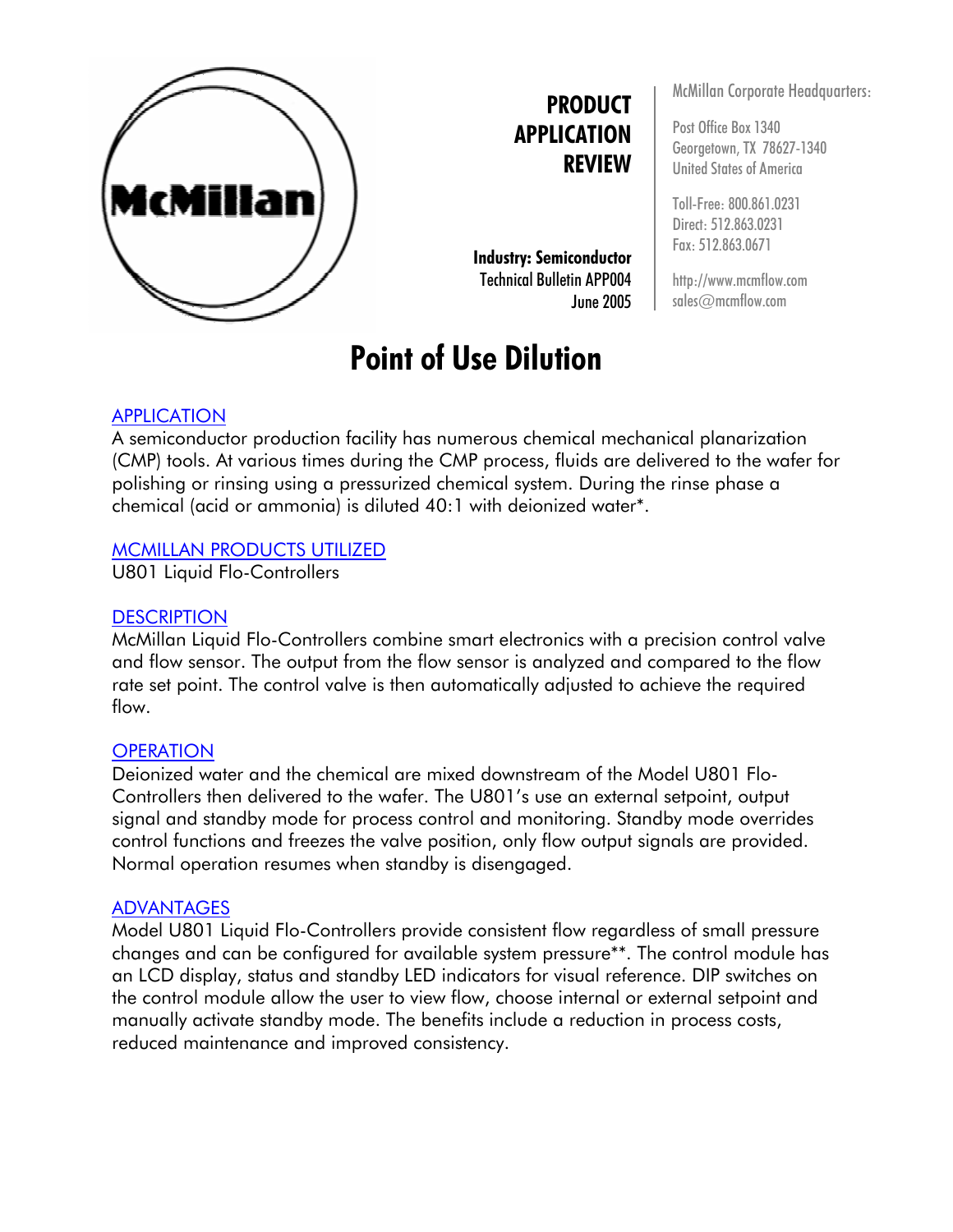## **DIAGRAMS**

Figure 1 illustrates the flow path of the fluid system. Figure 2 illustrates the wiring of the system.



FIGURE 1 – Flow Path of Fluid System